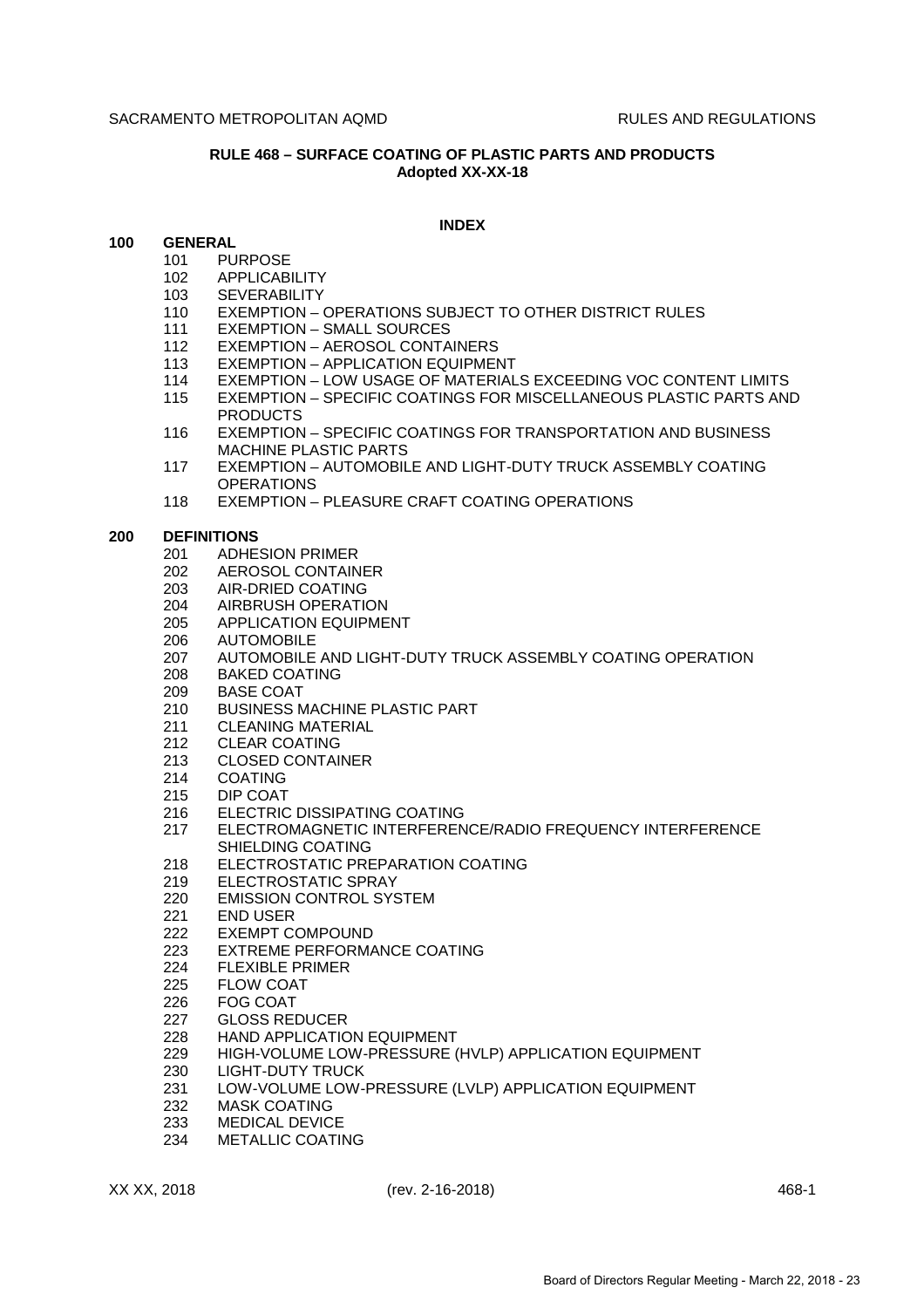- 235 MILITARY SPECIFICATION COATING
- 236 MISCELLANEOUS PLASTIC PARTS AND PRODUCTS
- 237 MOLD SEAL COATING
- 238 MULTI-COLORED COATING
- 239 MULTI-COMPONENT COATING
- 240 ONE-COMPONENT COATING
- 241 OPTICAL COATING
- 242 PLASTIC
- 243 PLEASURE CRAFT
- 244 PLEASURE CRAFT COATING OPERATION
- 245 PRIMER
- 246 REPAIR COATING
- 247 RESIST COATING
- 248 ROLL COATER
- 249 SHOCK-FREE COATING
- 250 STATIONARY SOURCE
- 
- 251 STENCIL COATING<br>252 TEXTURE COATING **TEXTURE COATING**
- 253 TOPCOAT
- 254 TOUCH-UP COATING
- 255 TRANSFER EFFICIENCY
- 256 TRANSLUCENT COATING
- 257 TRANSPORTATION PLASTIC PART
- 258 TWO-COMPONENT COATING
- 259 VACUUM-METALIZING COATING
- 260 VOLATILE ORGANIC COMPOUND (VOC)
- 261 VOLATILE ORGANIC COMPOUND (VOC) CONTENT AS APPLIED

# **300 STANDARDS**

- 301 VOC CONTENT OF COATINGS FOR MISCELLANEOUS PLASTIC PARTS AND PRODUCTS
- 302 VOC CONTENT OF COATINGS FOR TRANSPORTATION PLASTIC PARTS
- 303 VOC CONTENT OF COATINGS FOR BUSINESS MACHINE PLASTIC PARTS
- 304 APPLICATION EQUIPMENT REQUIREMENTS
- 305 CLEANING AND STORAGE REQUIREMENTS
- 306 EMISSION CONTROL SYSTEM REQUIREMENTS

# **400 ADMINISTRATIVE REQUIREMENTS**

- 401 PRODUCT INFORMATION REQUIREMENTS FOR SELLERS
- 402 CALCULATION FOR DETERMINING VOC CONTENT OF COATINGS, LESS WATER AND EXEMPT COMPOUNDS
- 403 CALCULATION FOR DETERMINING VOC CONTENT OF CLEANING MATERIALS
- 404 CALCULATION FOR VOC MASS EMISSION RATE AND PERCENT CONTROL **EFFICIENCY**
- 405 CALCULATION FOR DETERMINING OVERALL SYSTEM EFFICIENCY
- 406 OPERATION AND MAINTENANCE (O&M) PLAN
- 407 LOSS OF SMALL SOURCE EXEMPTION

# **500 MONITORING AND RECORDS**

- 501 RECORDKEEPING FOR END USERS
- 502 TESTING PROCEDURES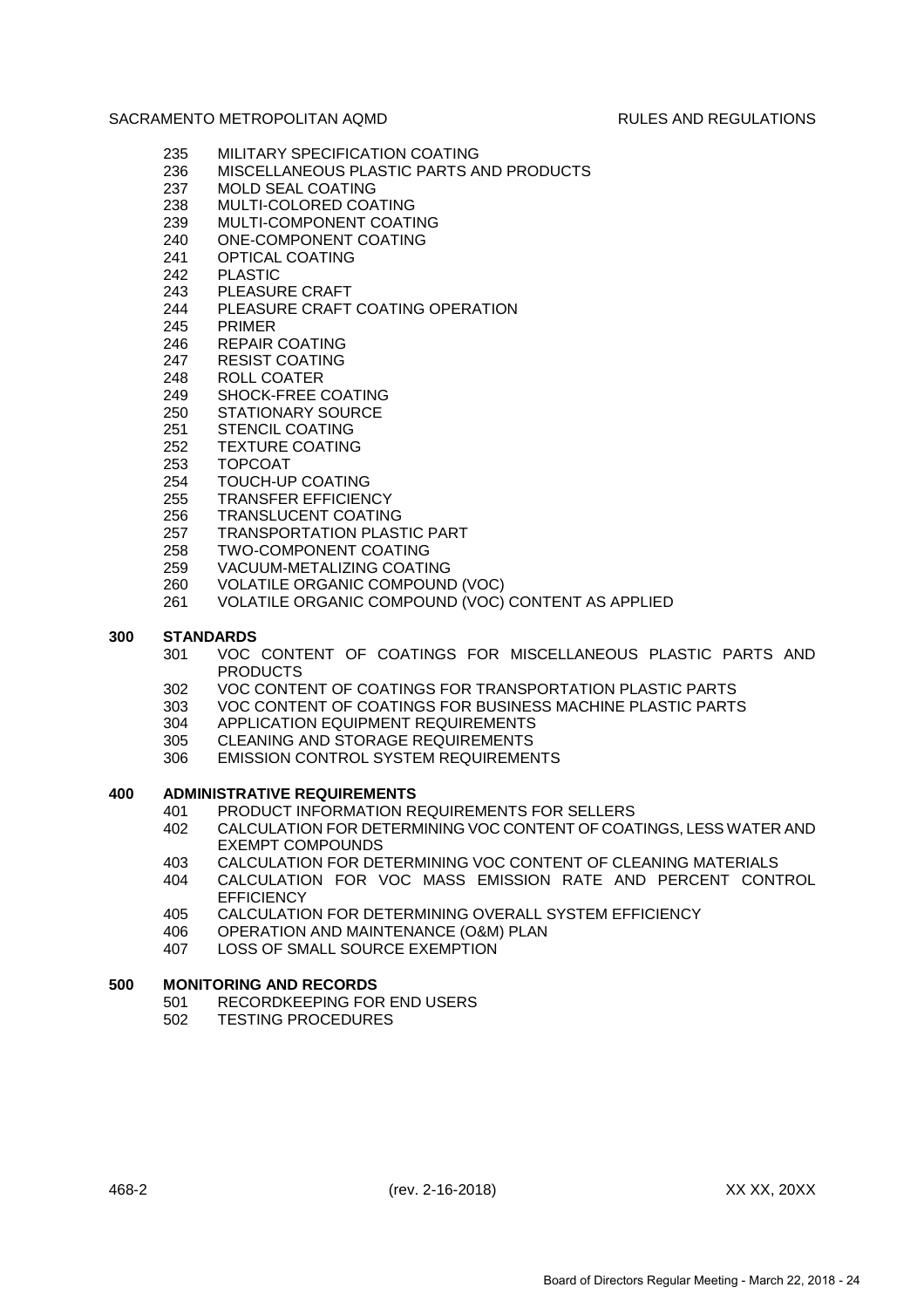### **100 GENERAL**

101 **PURPOSE:** To limit the emission of volatile organic compounds from coatings and cleaning materials associated with the coating of miscellaneous plastic parts and products, transportation plastic parts, and business machine plastic parts.

## 102 **APPLICABILITY:**

- 102.1 The provisions of this rule apply to any person who uses, applies, or solicits the use or application of any coating or cleaning material for miscellaneous plastic parts and products, transportation plastic parts, or business machine plastic parts within the District. Only the provisions in Sections 401, 402, 403, and 502 apply to persons who supply, sell, offer for sale, manufacture, or distribute any coating or cleaning material for miscellaneous plastic parts and products, transportation plastic parts, or business machine plastic parts for use within the District.
- 102.2 The requirements of Rule 441 ORGANIC SOLVENTS, do not apply to coatings or cleaning materials subject to this rule.
- 103 **SEVERABILITY:** If any section, subsection, sentence, clause, phrase, or portion of this rule is, for any reason, held invalid, unconstitutional, or unenforceable by any court of competent jurisdiction, such portion is deemed as a separate, distinct, and independent provision, and such holding does not affect the validity of the remaining portions thereof.
- 110 **EXEMPTION OPERATIONS SUBJECT TO OTHER DISTRICT RULES:** The provisions of this rule do not apply to coatings and cleaning materials specifically subject to requirements under the following rules:
	- 110.1 Rule 442 ARCHITECTURAL COATINGS;
	- 110.2 Rule 450 GRAPHIC ARTS OPERATIONS;
	- 110.3 Rule 456 AEROSPACE ASSEMBLY AND COMPONENT COATING OPERATIONS;
	- 110.4 Rule 459 AUTOMOTIVE, MOBILE EQUIPMENT, AND ASSOCIATED PARTS AND COMPONENTS COATING OPERATIONS;
	- 110.5 Rule 460 ADHESIVES AND SEALANTS; and
	- 110.6 Rule 465 POLYESTER RESIN OPERATIONS.
- 111 **EXEMPTION SMALL SOURCES:** The provisions of this rule, with the exception of Section 501 – RECORDKEEPING FOR END USERS, do not apply to miscellaneous plastic parts and products, transportation plastic parts, and business machine plastic parts coating operations at a stationary source with total actual emissions less than 2.7 tons of VOC per 12-month rolling period prior to an emission control system from all of the following coatings and associated cleaning activities:
	- 111.1 Miscellaneous plastic parts and products, transportation plastic parts, and business machine plastic parts coating operations as defined in this rule;
	- 111.2 Miscellaneous metal parts and products coating operations as defined in Rule 451 SURFACE COATING OF MISCELLANEOUS METAL PARTS AND PRODUCTS;
	- 111.3 Application of truck bed liner coatings, underbody coatings, and "vehicle materials" (gasket/gasket sealing material, cavity wax, deadener, and lubricating wax/compound) defined in Rule 459 – AUTOMOTIVE, MOBILE EQUIPMENT, AND ASSOCIATED PARTS AND COMPONENTS COATING OPERATIONS; and
	- 111.4 Surface coating operations for metal and plastic parts of pleasure craft.
- 112 **EXEMPTION AEROSOL CONTAINERS:** The requirements of this rule do not apply to coatings sold in non-refillable aerosol containers having a capacity of one liter (1.1 quarts) or less.
- 113 **EXEMPTION APPLICATION EQUIPMENT:** The requirements of Section 304 of this rule do not apply to airbrush operations using 5 gallons or less per calendar year of coating on miscellaneous plastic parts and products.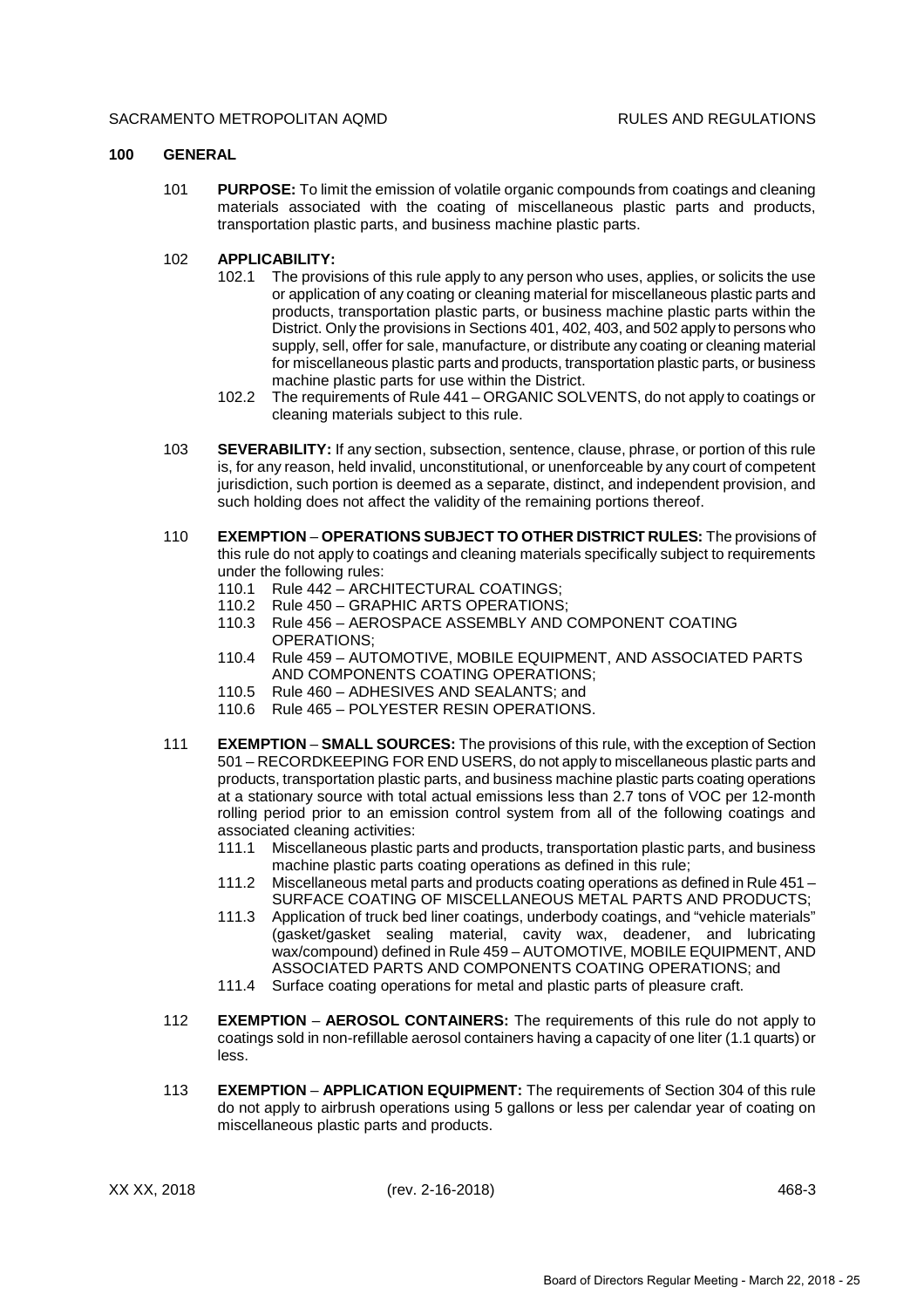- 114 **EXEMPTION LOW USAGE OF MATERIALS EXCEEDING VOC CONTENT LIMITS:** The requirements of Sections 301, 302, and 303 do not apply to coatings exceeding the VOC content limits specified in those sections when the total volume of all such coatings used is less than or equal to 55 gallons per 12-month rolling period, per stationary source, provided the requirements of Section 501 are satisfied.
- 115 **EXEMPTION SPECIFIC COATINGS FOR MISCELLANEOUS PLASTIC PARTS AND PRODUCTS:** The VOC limits of Section 301 do not apply to the following coatings on miscellaneous plastic parts and products:
	- 115.1 Touch-up and repair coatings;
	- 115.2 Stencil coatings applied on clear or transparent substrates;
	- 115.3 Clear or translucent coatings;
	- 115.4 Coatings applied at a paint manufacturing facility while conducting performance tests on the coatings;
	- 115.5 Reflective coatings applied to highway cones;
	- 115.6 Mask coatings that are less than 0.5 millimeter thick (dried) and the area coated is less than 25 square inches:
	- 115.7 Electromagnetic Interference/Radio Frequency Interference shielding coatings; and
	- 115.8 Heparin-benzalkonium chloride (HBAC)-containing coatings applied to medical devices, provided that the total usage of all such coatings does not exceed 100 gallons per calendar year, per stationary source, provided the requirements in Section 501 are satisfied.
- 116 **EXEMPTION SPECIFIC COATINGS FOR TRANSPORTATION AND BUSINESS MACHINE PLASTIC PARTS:** The VOC limits of Sections 302 and 303 do not apply to the following coatings on transportation plastic parts and business machine plastic parts:
	- 116.1 Texture coatings applied to transportation plastic parts;
	- 116.2 Vacuum metalizing coatings;
	- 116.3 Gloss reducers;
	- 116.4 Adhesion primers;
	- 116.5 Electrostatic preparation coatings;
	- 116.6 Resist coatings; and
	- 116.7 Stencil coatings.
- 117 **EXEMPTION AUTOMOBILE AND LIGHT-DUTY TRUCK ASSEMBLY COATING OPERATIONS:** The requirements of this rule do not apply to automobile and light-duty truck assembly coating operations.
- 118 **EXEMPTION PLEASURE CRAFT COATING OPERATIONS:** The requirements of this rule do not apply to pleasure craft coating operations.

# **200 DEFINITIONS**

- 201 **ADHESION PRIMER:** A coating that is applied to a polyolefin transportation plastic part or business machine plastic part to promote the adhesion of a subsequent coating. An adhesion primer is clearly identified as an adhesion primer or adhesion promoter on its accompanying material data sheet.
- 202 **AEROSOL CONTAINER:** A hand-held, non-refillable container that expels pressurized product ingredients by means of a propellant-induced force.
- 203 **AIR-DRIED COATING:** A coating applied to a transportation plastic part that is dried or cured by the use of air or forced warm air at temperatures up to 90°C (194°F).
- 204 **AIRBRUSH OPERATION:** An operation conducted with a type of coating application equipment that operates at air pressures between 25 psig and 116 psig and an air volume between 0.7 cfm and 1.75 cfm. An airbrush operation applies a very thin film of coating to a substrate from a paint reservoir of eight ounces or less.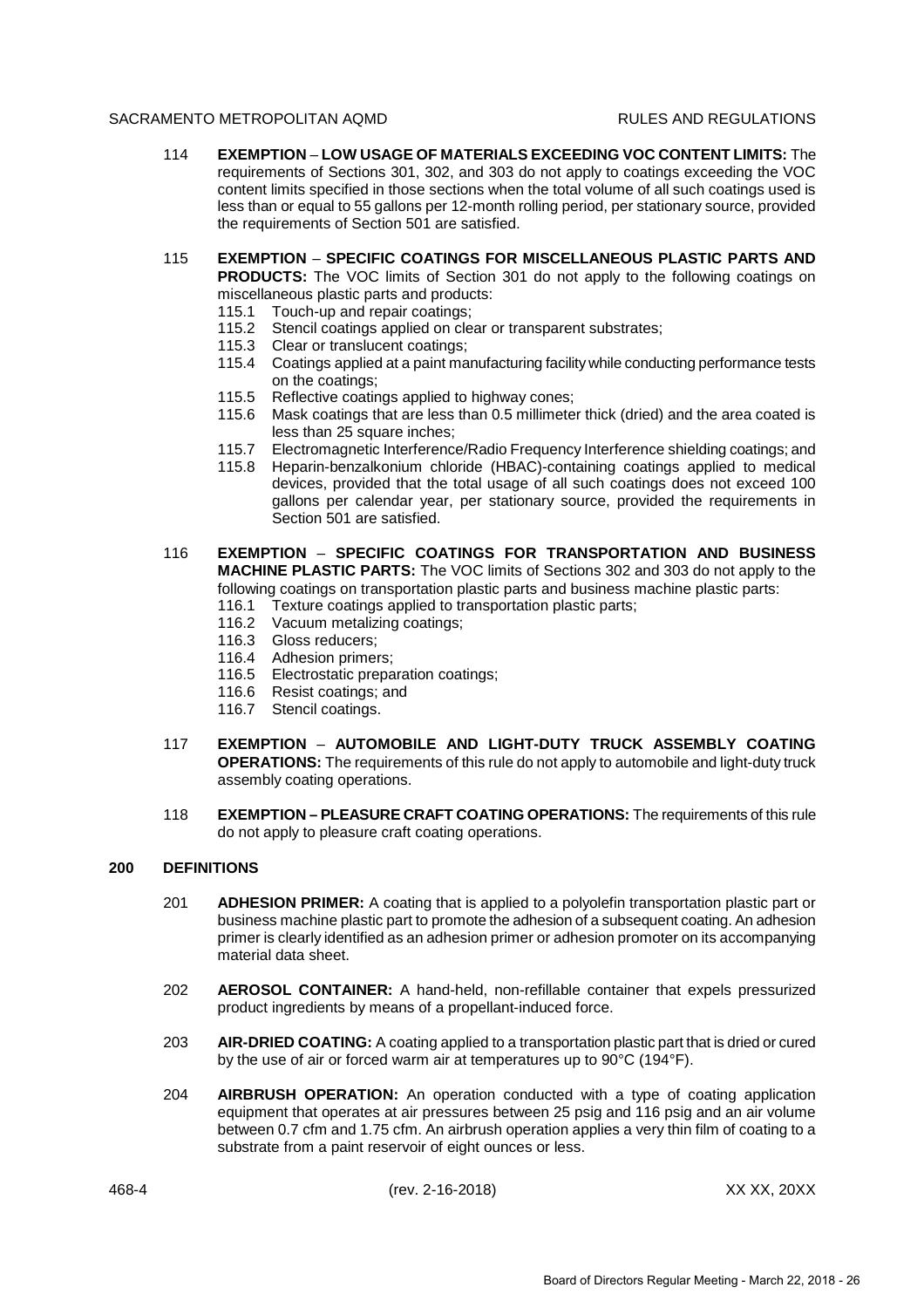- 205 **APPLICATION EQUIPMENT:** Any device used to apply coatings or used in preparing coatings, such as stir sticks or funnels.
- 206 **AUTOMOBILE:** A motor vehicle designed to carry up to eight passengers, excluding vans, sport utility vehicles, and motor vehicles designed primarily to transport light loads of property with gross vehicle weight rating of 8,500 pounds or less.
- 207 **AUTOMOBILE AND LIGHT-DUTY TRUCK ASSEMBLY COATING OPERATION:** Any coating operation that includes the coating of new automobile or new light-duty truck bodies or body parts for new automobiles or new light-duty trucks, and other parts that are coated along with these bodies or body parts, at a facility where new automobiles or new light-duty trucks are completely assembled.
- 208 **BAKED COATING:** A coating applied on a transportation plastic part that is designed to cure only at temperatures of more than 90°C (194°F).
- 209 **BASE COAT:** A pigmented coating applied on a transportation plastic part as part of a twostage system.
- 210 **BUSINESS MACHINE PLASTIC PART:** A plastic part of a device using electronic or mechanical methods to process information, perform calculations, print or copy information or convert sound into electrical impulses for transmission, including devices listed in Standard Industrial Classification (SIC) codes 3572, 3573, 3574, 3579, and 3661 and photocopy machines, a subcategory of SIC code 3861.
- 211 **CLEANING MATERIAL:** A VOC-containing material used to clean surfaces of parts before coating, to remove coating residue or other unwanted materials from equipment related to the coating operations, and to clean application equipment between coating jobs.
- 212 **CLEAR COATING:** A coating applied to transportation plastic parts that lacks color and opacity or is transparent and uses the undercoat as a reflectant base or undertone color.
- 213 **CLOSED CONTAINER:** A container that has a cover where the cover meets with the main body of the container without any visible gaps between the cover and the main body of the container.
- 214 **COATING:** A material applied to a surface to identify, beautify, protect, convey a message, or minimize detection of such surface.
- 215 **DIP COAT:** A coating method in which the plastic parts are manually or automatically dipped into a tank containing the coating and any excess coating is allowed to drain off when the parts are withdrawn from the tank.
- 216 **ELECTRIC DISSIPATING COATING:** A coating applied to miscellaneous plastic parts and products that rapidly dissipates a high-voltage electric charge.
- 217 **ELECTROMAGNETIC INTERFERENCE/RADIO FREQUENCY INTERFERENCE SHIELDING COATING:** A coating applied to the plastic parts of electrical or electronic equipment to provide shielding against electromagnetic interference, radio frequency interference, or static discharge.
- 218 **ELECTROSTATIC PREPARATION COATING:** A coating that is applied to transportation plastic parts or business machine plastic parts solely to provide conductivity for the subsequent application of a primer, a topcoat, or other coating through the use of electrostatic spray. An electrostatic preparation coating is clearly identified as an electrostatic preparation coating on its accompanying material data sheet.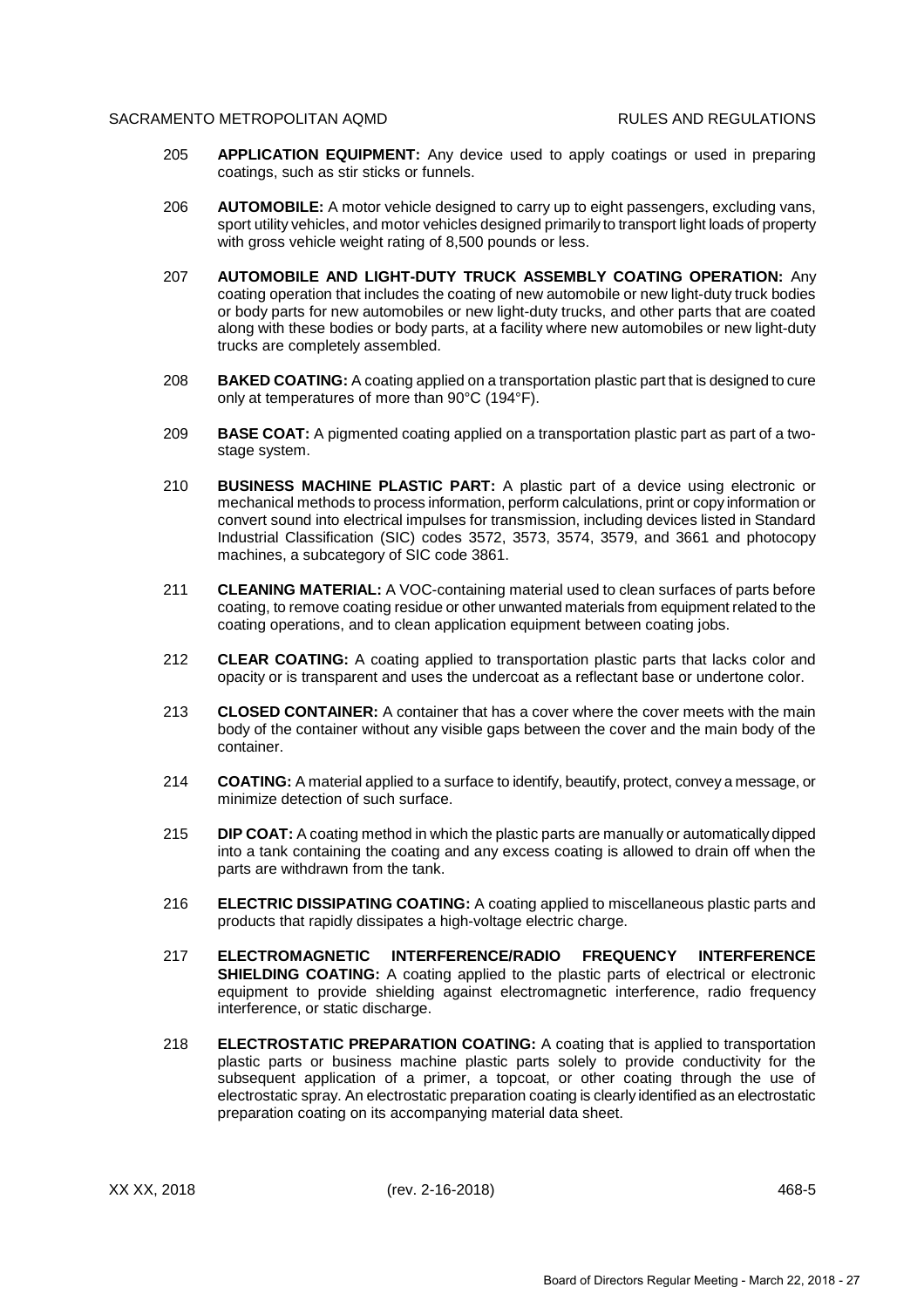- 219 **ELECTROSTATIC SPRAY:** The spray application of coatings where the part and coating are oppositely charged so that the part, which is grounded, attracts the negatively charged coating particles.
- 220 **EMISSION CONTROL SYSTEM:** Any combination of capture systems and control devices used to reduce VOC emissions from coating operations.
- 221 **END USER:** Any person applying any coating or cleaning material subject to this rule.
- 222 **EXEMPT COMPOUND:** For the purposes of this rule, "exempt compound" has the same meaning as in Rule 101 – GENERAL PROVISIONS AND DEFINITIONS.
- 223 **EXTREME PERFORMANCE COATING:** A coating that is used on a plastic surface where the coated surface is, in its intended use, subject to the following:
	- 223.1 Chronic exposure to corrosive, caustic or acidic agents, chemicals, chemical fumes, chemical mixtures or solutions; or
	- 223.2 Repeated exposure to temperatures in excess of 250°F; or 223.3 Repeated heavy abrasion, including mechanical wear and re
	- Repeated heavy abrasion, including mechanical wear and repeated scrubbing with industrial grade solvents, cleansers, or scouring agents.
- 224 **FLEXIBLE PRIMER:** A primer applied to a transportation plastic part that is required to comply with engineering specifications for impact resistance, mandrel bend, or elongation as defined by the original equipment manufacturer.
- 225 **FLOW COAT:** A coating method where the coating is applied at low pressure as the part passes under a series of nozzles and any excess coating drains back into the sink, is filtered, and pumps back into a coating holding tank.
- 226 **FOG COAT:** A coating that is applied at a thickness of 0.5 mils of coating solids or less to a business machine plastic part for the purpose of color matching without masking a molded-in texture.
- 227 **GLOSS REDUCER:** A coating that is applied at a thickness 0.5 mils of coating solids or less to a business machine plastic part or a transportation plastic part solely to reduce the shine of the part.
- 228 **HAND APPLICATION EQUIPMENT:** Manually held equipment such as brushes, rollers, trowels, spatulas, daubers, rags, sponges, and mechanically or pneumatically driven syringes that do not atomize the applied products.
- 229 **HIGH-VOLUME LOW-PRESSURE (HVLP) APPLICATION EQUIPMENT:** Equipment used to apply coatings by means of a gun that is designed to be operated and is operated between 0.1 and 10 psig air pressure measured dynamically at the center of the air cap and at the air horns.
- 230 **LIGHT-DUTY TRUCK:** A van, sport utility vehicle, or motor vehicle designed to transport light loads of property with gross vehicle weight rating of 8,500 pounds or less.
- 231 **LOW-VOLUME LOW-PRESSURE (LVLP) APPLICATION EQUIPMENT:** Spray coating application equipment with air pressure between 0.1 and 10 psig and air volume less than 15.5 cfm per spray gun and that operates at a maximum fluid delivery pressure of 50 psig.
- 232 **MASK COATING:** A thin film coating on miscellaneous plastic parts and products that is applied through a template to coat a small portion of the substrate.
- 233 **MEDICAL DEVICE:** An instrument, apparatus, implement, machine, contrivance, implant, in vitro reagent or other similar article, including any component or accessory, that meets one of the following conditions: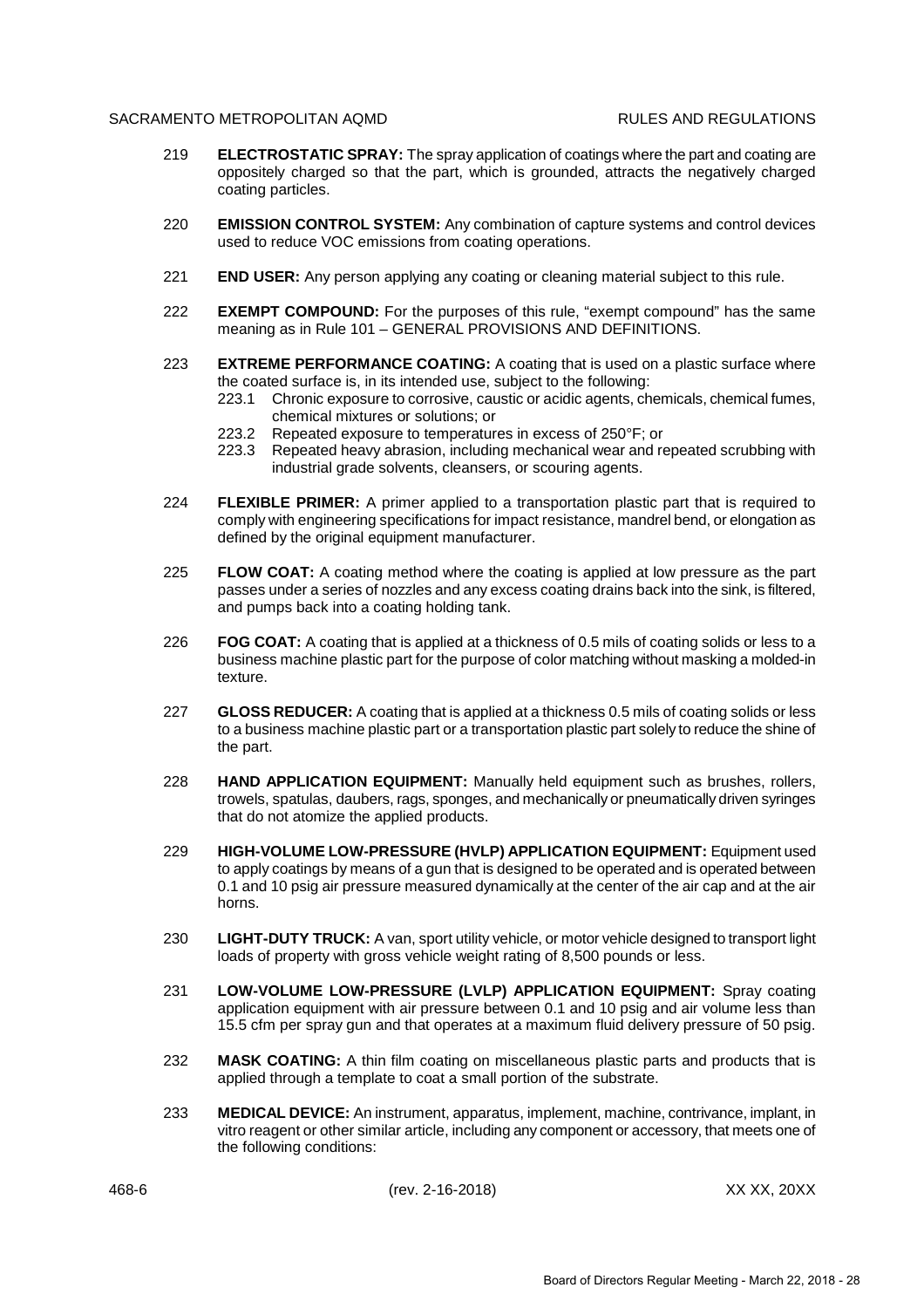- 233.1 It is intended for use in the diagnosis of disease or other conditions, or in the cure, mitigation, treatment, or prevention of disease; or
- 233.2 It is intended to affect the structure or any function of the body; or
- 233.3 It is defined in the National Formulary or the United States Pharmacopoeia, or any supplement to them.
- 234 **METALLIC COATING:** A coating that contains more than 5 grams of metal particles per liter of coating as applied. "Metal particles" are pieces of a pure elemental metal or a combination of elemental metals.
- 235 **MILITARY SPECIFICATION COATING:** A coating applied to miscellaneous plastic parts and products that has a formulation approved by a United States Military Agency for use on military equipment.
- 236 **MISCELLANEOUS PLASTIC PARTS AND PRODUCTS:** Any parts or products constructed either entirely or partially from plastic that are not defined as transportation plastic parts or business machine plastic parts, including but not limited to, molded plastic parts, industrial and household products, plumbing parts or products, sporting goods, toys, and other consumer products.
- 237 **MOLD SEAL COATING:** The initial coating applied to a new or repaired mold for miscellaneous plastic parts and products to provide a smooth surface that when coated with a mold release coating, prevents products from sticking to the mold.
- 238 **MULTI-COLORED COATING:** A coating applied to miscellaneous plastic parts and products that exhibits more than one color when applied, and is packaged in a single container and applied in a single coat.
- 239 **MULTI-COMPONENT COATING:** A coating applied to miscellaneous plastic parts and products requiring the addition of a separate reactive resin, commonly known as a catalyst or hardener, before application to form an acceptable dry film.
- 240 **ONE-COMPONENT COATING:** A coating that is ready for application as it comes out of its container to form an acceptable dry film. A thinner, necessary to reduce the viscosity, is not considered a component.
- 241 **OPTICAL COATING:** A coating applied to an optical lens.
- 242 **PLASTIC:** Any material that has been formed from one or more synthetic resins. Plastic may be solid, porous, flexible or rigid.
- 243 **PLEASURE CRAFT:** A vessel manufactured or operated primarily for recreational purposes, or leased, rented, or chartered to a person or business for recreational purposes. The owner or operator of such a vessel is responsible for certifying that the intended use is for recreational purposes.
- 244 **PLEASURE CRAFT COATING OPERATION:** Any coating operation that uses any coatings, except unsaturated polyester resin (fiberglass) coatings, applied to a pleasure craft or its parts or components for the purpose of refinishing, repairing, modifying, or manufacturing such craft.
- 245 **PRIMER:** Any coating that is formulated for application to a substrate to provide: a bond between the substrate and subsequent coats; corrosion resistance; a smooth substrate surface; or resistance to penetration of subsequent coats, and on which a subsequent coating is applied. Primers may be pigmented.
- 246 **REPAIR COATING:** A coating used to recoat portions of a previously coated part or product that has sustained mechanical damage to the coating following normal coating operations.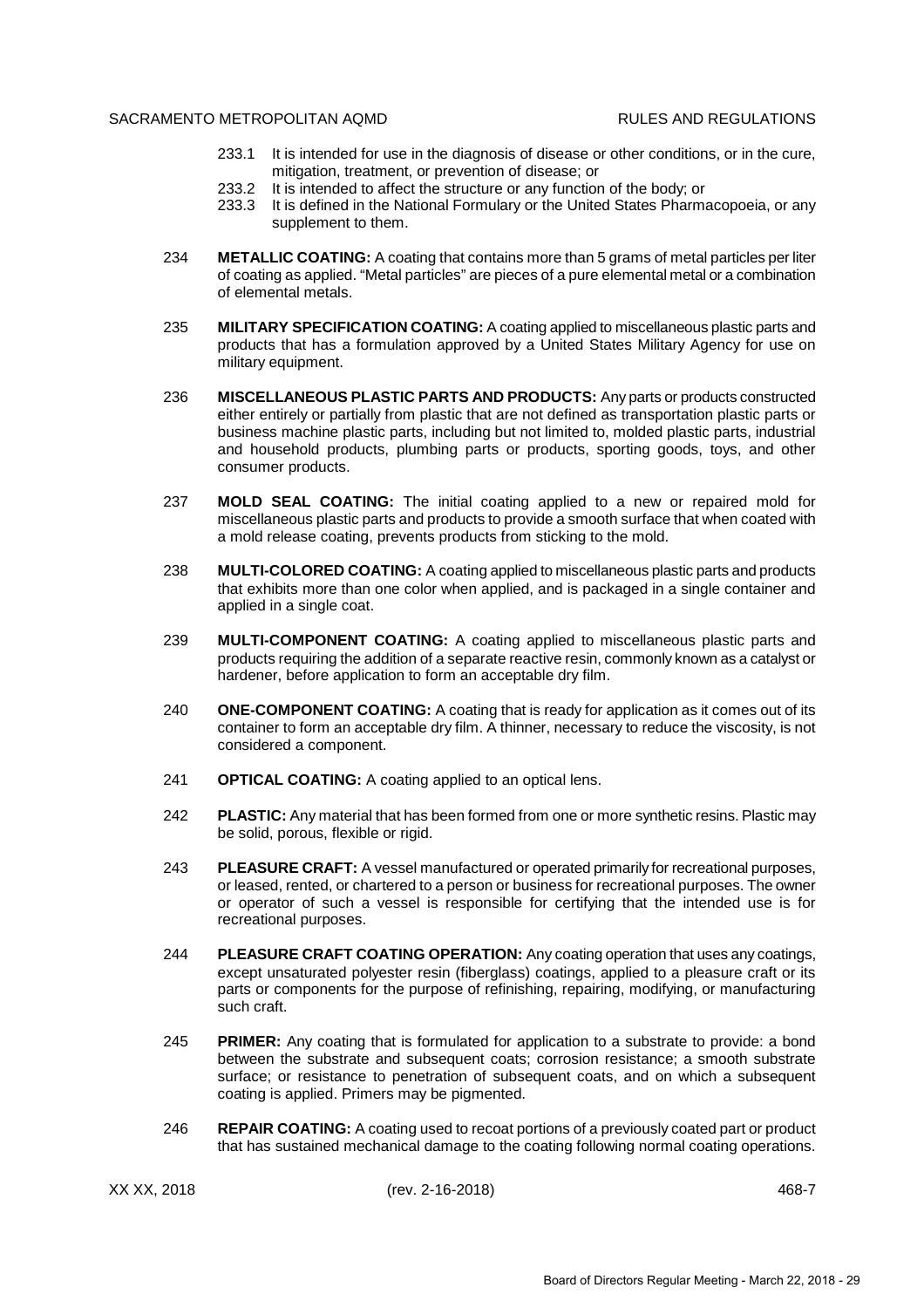- 247 **RESIST COATING:** A coating that is applied to a business machine plastic part or transportation plastic part before metallic plating to prevent deposits of metal on portions of the plastic part.
- 248 **ROLL COATER:** A series of mechanical rollers that forms a thin coating film on the surface of the roller, which is applied to a substrate by moving the substrate underneath the roller.
- 249 **SHOCK-FREE COATING:** A coating applied to the electrical components of a miscellaneous plastic part or product to protect the user from electric shock. The coating has characteristics of being of low capacitance and high resistance, and having resistance to breaking down under high voltage.
- 250 **STATIONARY SOURCE:** Any building, structure, facility, or emissions unit that emits or may emit any regulated air pollutant directly or as a fugitive emission.
	- 250.1 Building, structure, facility, or emissions unit includes all pollutant emitting activities that:
		- a. Belong to the same industrial grouping, and
		- b. Are located on one property or on two or more contiguous properties, and
		- c. Are under the same or common ownership, operation, or control, or are owned or operated by entities that are under common control.
	- 250.2 Pollutant emitting activities are considered a part of the same industrial grouping if:
		- a. They belong to the same two-digit Standard Industrial Classification (SIC) code, or
		- b. They are part of a common production process. (Common production process includes industrial processes, manufacturing processes and any connected processes involving a common material.)
- 251 **STENCIL COATING:** An ink or a pigmented coating that is rolled or brushed onto a template or stamp in order to add identifying letters, symbols, and/or numbers.
- 252 **TEXTURE COATING:** A coating that is applied to transportation plastic parts or business machine plastic parts which, in its finished form, consists of discrete raised spots of the coating.
- 253 **TOPCOAT:** Any final coating applied to the interior or exterior of a business machine.
- 254 **TOUCH-UP COATING:** A coating used to cover minor coating imperfections appearing after the main coating operation.
- 255 **TRANSFER EFFICIENCY:** The percentage of the amount of coating solids deposited on the plastic parts divided by the total amount of coating solids sprayed.
- 256 **TRANSLUCENT COATING**: A coating applied to miscellaneous plastic parts and products that contains binders and pigments, and is formulated to form a colored, but not opaque, film.
- 257 **TRANSPORTATION PLASTIC PART:** Any interior or exterior plastic part of transportation equipment including, but not limited to, the following: motor vehicles with a gross vehicle weight rating of more than 8,500 pounds, construction equipment, tractors, recreational vehicles, railroad cars, locomotives, and light-rail cars.
- 258 **TWO-COMPONENT COATING:** A coating that requires the addition of a separate reactive resin, commonly known as a catalyst, before application to form an acceptable dry film.
- 259 **VACUUM-METALIZING COATING:** A coating applied to a substrate on which metal is to be deposited, or a coating applied directly to the metal film, after it has been deposited using a vacuum metalizing/physical vapor deposition (PVD) process, whereby metal is vaporized and deposited onto the substrate in a vacuum chamber.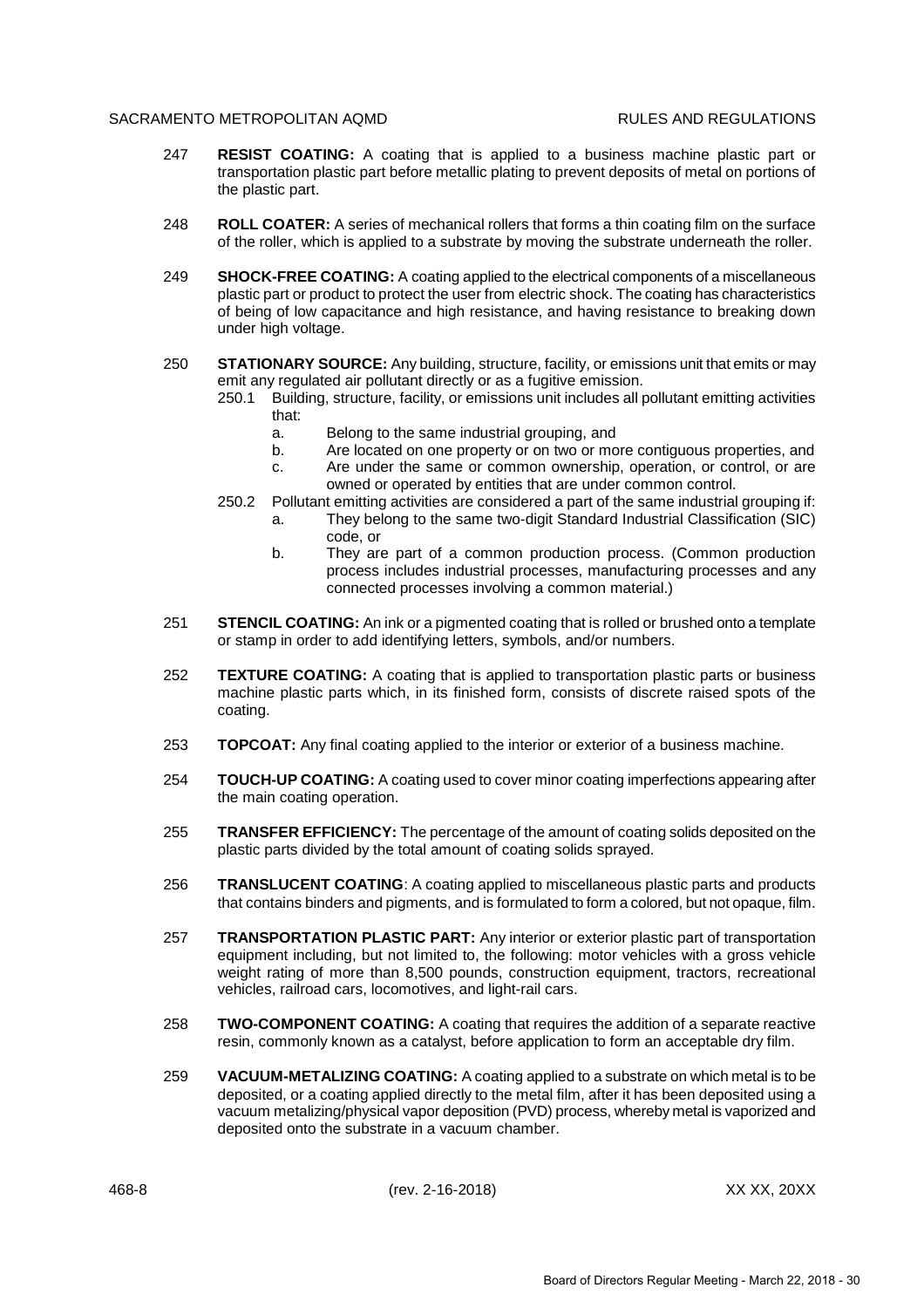- 260 **VOLATILE ORGANIC COMPOUND (VOC):** For the purposes of this rule, "volatile organic compound" has the same meaning as in Rule 101 – GENERAL PROVISIONS AND DEFINITIONS.
- 261 **VOLATILE ORGANIC COMPOUND (VOC) CONTENT AS APPLIED:** For the purposes of this rule, VOC content "as applied" means the VOC content including thinners, reducers, hardeners, retarders, catalysts and additives calculated pursuant to Section 402 or 403 as applicable.

### **300 STANDARDS**

301 **VOC CONTENT OF COATINGS FOR MISCELLANEOUS PLASTIC PARTS AND PRODUCTS:** Except as provided in Section 110, 111, 112, 114, 115, 117, 118, or 306, no person may apply to any miscellaneous plastic part or product any coating that exceeds the following VOC content limits as applied. The VOC content of the coating is determined pursuant to Section 502.1.

| <b>COATING CATEGORY</b>                 | <b>VOC CONTENT: g/l (lb/gal)</b><br>less water and exempt compounds |
|-----------------------------------------|---------------------------------------------------------------------|
| General Multi-Component                 | 420 (3.5)                                                           |
| Coatings                                |                                                                     |
| Electric Dissipating Coatings and       | 800 (6.7)                                                           |
| <b>Shock-Free Coatings</b>              |                                                                     |
| <b>Extreme Performance Coatings:</b>    |                                                                     |
| One-Component                           | 280 (2.3)                                                           |
| Two-Component                           | 420 (3.5)                                                           |
| <b>Metallic Coatings</b>                | 420 (3.5)                                                           |
| <b>Military Specification Coatings:</b> |                                                                     |
| One-Component                           | 340(2.8)                                                            |
| Two-Component                           | 420 (3.5)                                                           |
| <b>Mold Seal Coatings</b>               | 760 (6.3)                                                           |
| <b>Multi-Colored Coatings</b>           | 680 (5.7)                                                           |
| <b>Optical Coatings</b>                 | 800 (6.7)                                                           |
| Vacuum-Metalizing Coatings              | 800(6.7)                                                            |
| <b>All Other Coatings</b>               | 280(2.3)                                                            |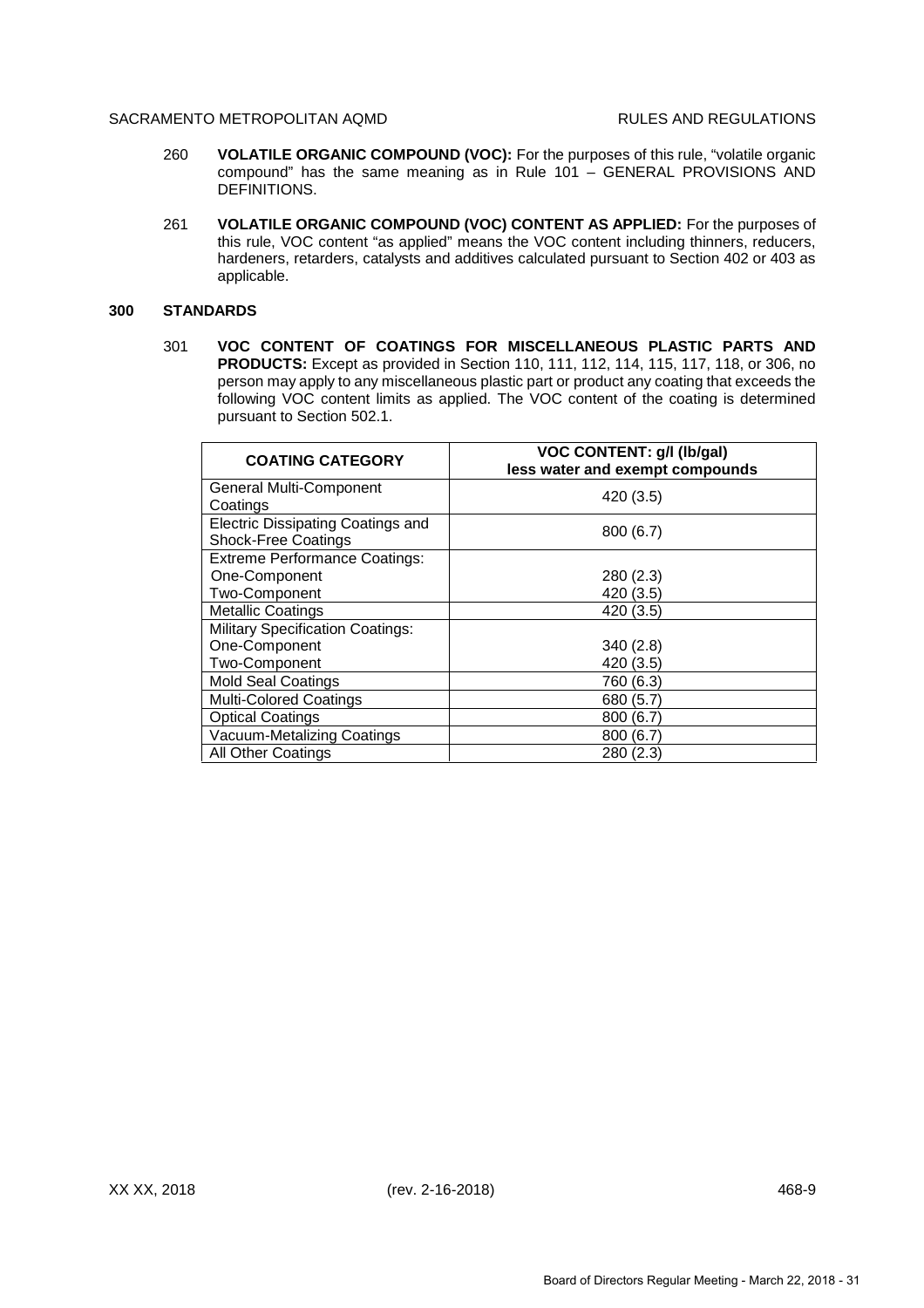302 **VOC CONTENT OF COATINGS FOR TRANSPORTATION PLASTIC PARTS:** Except as provided in Section 110, 111, 112, 114, 116, 117, 118, or 306, no person may apply to any transportation plastic part any coating that exceeds the following VOC content limits as applied. The VOC content of the coating is determined pursuant to Section 502.1.

| <b>COATING CATEGORY</b>                | <b>VOC CONTENT: g/l (lb/gal)</b><br>less water and exempt compounds |              |  |
|----------------------------------------|---------------------------------------------------------------------|--------------|--|
|                                        | <b>AIR-DRIED</b>                                                    | <b>BAKED</b> |  |
| <b>Exterior Parts</b>                  |                                                                     |              |  |
| Flexible Primer                        | 580 (4.8)                                                           | 540 (4.5)    |  |
| Non-flexible Primer                    | 580 (4.8)                                                           | 420 (3.5)    |  |
| <b>Base Coat</b>                       | 600(5.0)                                                            | 520 (4.3)    |  |
| <b>Clear Coatings</b>                  | 540 (4.5)                                                           | 480 (4.0)    |  |
| Touch-up and<br><b>Repair Coatings</b> | 620(5.2)                                                            | 620(5.2)     |  |
| All Other Coatings                     | 600(5.0)                                                            | 520 (4.3)    |  |
| <b>Interior Parts</b>                  |                                                                     |              |  |
| Flexible Primer                        | 600 (5.0)                                                           | 540 (4.5)    |  |
| Non-flexible Primer                    | 600(5.0)                                                            | 420 (3.5)    |  |
| <b>Base Coat</b>                       | 600 (5.0)                                                           | 520 (4.3)    |  |
| <b>Clear Coatings</b>                  | 600 (5.0)                                                           | 480 (4.0)    |  |
| Touch-up and<br><b>Repair Coatings</b> | 620 (5.2)                                                           | 620(5.2)     |  |
| All Other Coatings                     | 600 (5.0)                                                           | 520 (4.3)    |  |

303 **VOC CONTENT OF COATINGS FOR BUSINESS MACHINE PLASTIC PARTS:** Except as provided in Section 110, 111, 112, 114, 116, 117, 118, or 306, no person may apply to any business machine plastic part any coating that exceeds the following VOC content limits as applied. The VOC content of the coating is determined pursuant to Section 502.1.

| <b>COATING CATEGORY</b>    | <b>VOC CONTENT: g/l (lb/gal)</b><br>less water and exempt compounds |
|----------------------------|---------------------------------------------------------------------|
| <b>Primer or Topcoat</b>   | 350(2.9)                                                            |
| <b>Texture Coating</b>     | 350(2.9)                                                            |
| Fog Coat                   | 260(2.2)                                                            |
| Touchup and Repair Coating | 350(2.9)                                                            |
| All Other Coatings         | 350(2.9)                                                            |

- 304 **APPLICATION EQUIPMENT REQUIREMENTS:** No person may apply to any miscellaneous plastic part or product, transportation plastic part, or business machine plastic part any coating unless one of the following application methods is used:
	- 304.1 Roll coater;
	- 304.2 Dip coat;
	- 304.3 Electrostatic spray;
	- 304.4 Flow coat;
	- 304.5 High-Volume Low-Pressure (HVLP) application equipment;
	- 304.6 Low-Volume Low-Pressure (LVLP) application equipment;
	- 304.7 Hand application equipment; or
	- 304.8 Any other equivalent coating application method capable of achieving a transfer efficiency, as determined by the method specified in Section 502.7, equivalent to or better than that achieved by HVLP application equipment. Written approval from the Air Pollution Control Officer and the U.S. Environmental Protection Agency must be obtained for each alternative application method prior to use.
- 305 **CLEANING AND STORAGE REQUIREMENTS:** Any person subject to this rule must comply with the requirements in Rule 466 – SOLVENT CLEANING. In addition, the following requirements apply: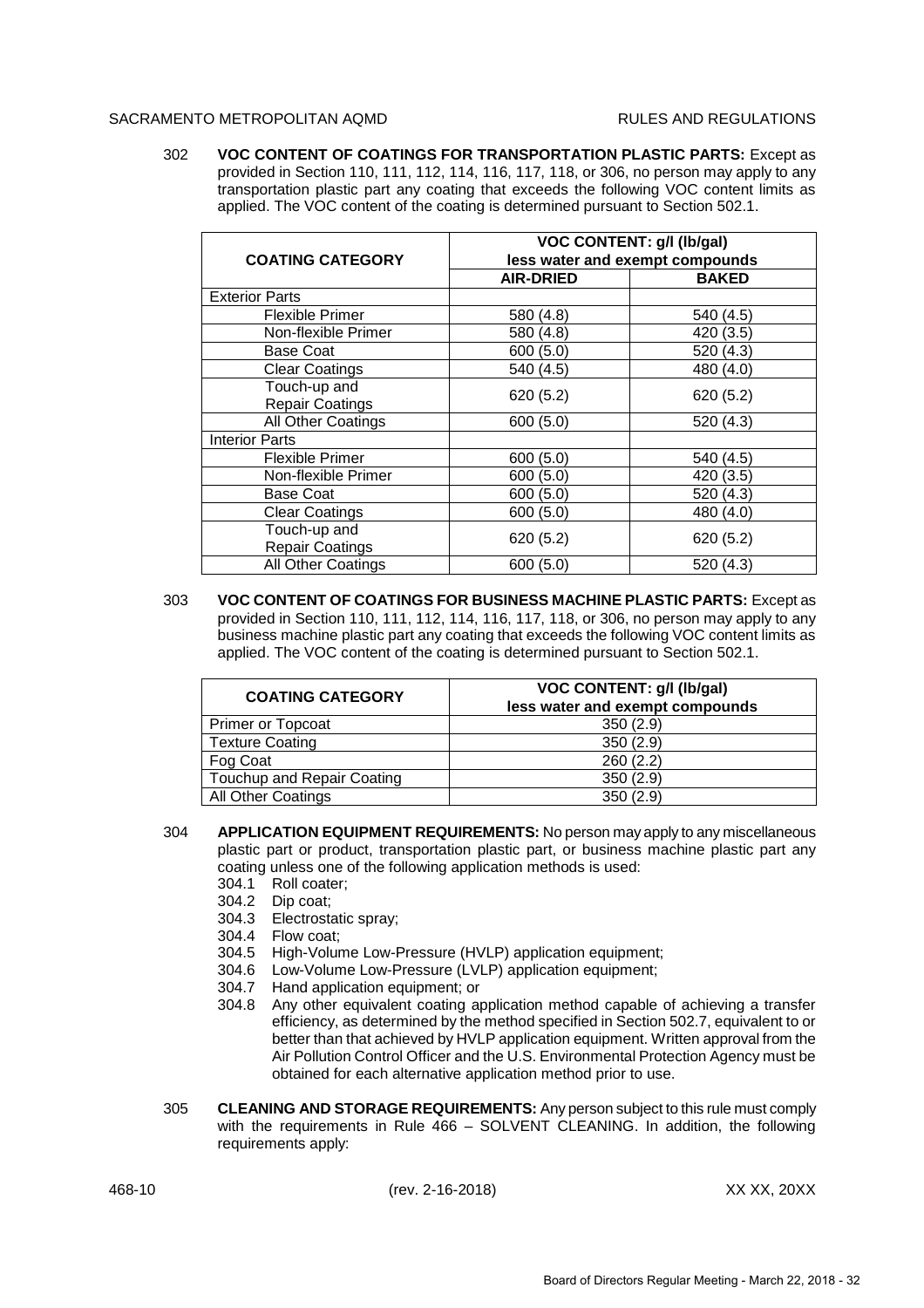- 305.1 Closed containers must be used for the disposal of clothes, papers, or sponges used for cleaning materials and coating removal.
- 305.2 VOC-containing materials must be stored in closed containers at all times when not in use except when depositing or removing materials.
- 305.3 VOC-containing materials must be disposed of in a manner that the VOCs are not emitted into the atmosphere and must be conveyed from one location to another in closed containers or through pipes.
- 305.4 Spillage of VOC-containing materials must be minimized.
- 306 **EMISSION CONTROL SYSTEM REQUIREMENTS:** As an alternative to the coating limits identified in Section 301, 302 or 303, as applicable, a person may use an emission control system, subject to the approval of the Air Pollution Control Officer, that provides an overall system efficiency of not less than 90%, as determined pursuant to Section 405. Any approved emission control system must be maintained in proper working condition and used at all times during periods of emissions-producing operations.

# **400 ADMINISTRATIVE REQUIREMENTS**

- 401 **PRODUCT INFORMATION REQUIREMENTS FOR SELLERS:** Any person who sells any coating or cleaning material subject to this rule must include the following information on material data sheets and make available to the purchaser at the time of sale:
	- 401.1 The material type by name/code/manufacturer.
	- 401.2 For coatings, the maximum VOC content of the coating, as applied, after any mixing or thinning as recommended by the manufacturer. VOC content must be displayed as grams of VOC per liter of coating (or pounds of VOC per gallon), excluding water and exempt compounds, pursuant to Section 402.
	- 401.3 For cleaning materials, the maximum VOC content of the material, as applied, after any mixing or thinning as recommended by the manufacturer. VOC content must be displayed as grams of VOC per liter of material (or pounds of VOC per gallon), including water and exempt compounds, pursuant to Section 403.
	- 401.4 For all materials, recommendations regarding thinning, reducing, or mixing with any VOC-containing material.
	- 401.5 For all materials, VOC content may be calculated using product formulation data, or may be determined using the test method in Section 502.1.
- 402 **CALCULATION FOR DETERMINING VOC CONTENT OF COATINGS, LESS WATER AND EXEMPT COMPOUNDS:** The volume of coating is defined as the volume of the original coating plus any VOC-containing material added to the original coating. The weight of VOC per combined volume of VOC and coating solids must be calculated by the following equation:

$$
G_1 = \frac{(W_v - W_w - W_{ec})}{(V_m - V_w - V_{EC})}
$$

- Where:  $G_1 = W$ eight of VOC per total volume of coating, less water and exempt compounds, in grams per liter.
	- $W_v$  = Weight of all volatile compounds including any volatile materials added to the original coating supplied by the manufacturer, in grams.
	- $W_w$  = Weight of water, in grams.
	- $W_{\text{ec}}$  = Weight of exempt compounds as defined in Section 222, in grams.
	- $V_m$  = Volume of coating, in liters.
	- $V_w$  = Volume of water, in liters.
	- $V_{\text{ec}}$  = Volume of exempt compounds as defined in Section 222, in liters.

XX XX, 2018 (rev. 2-16-2018) 468-11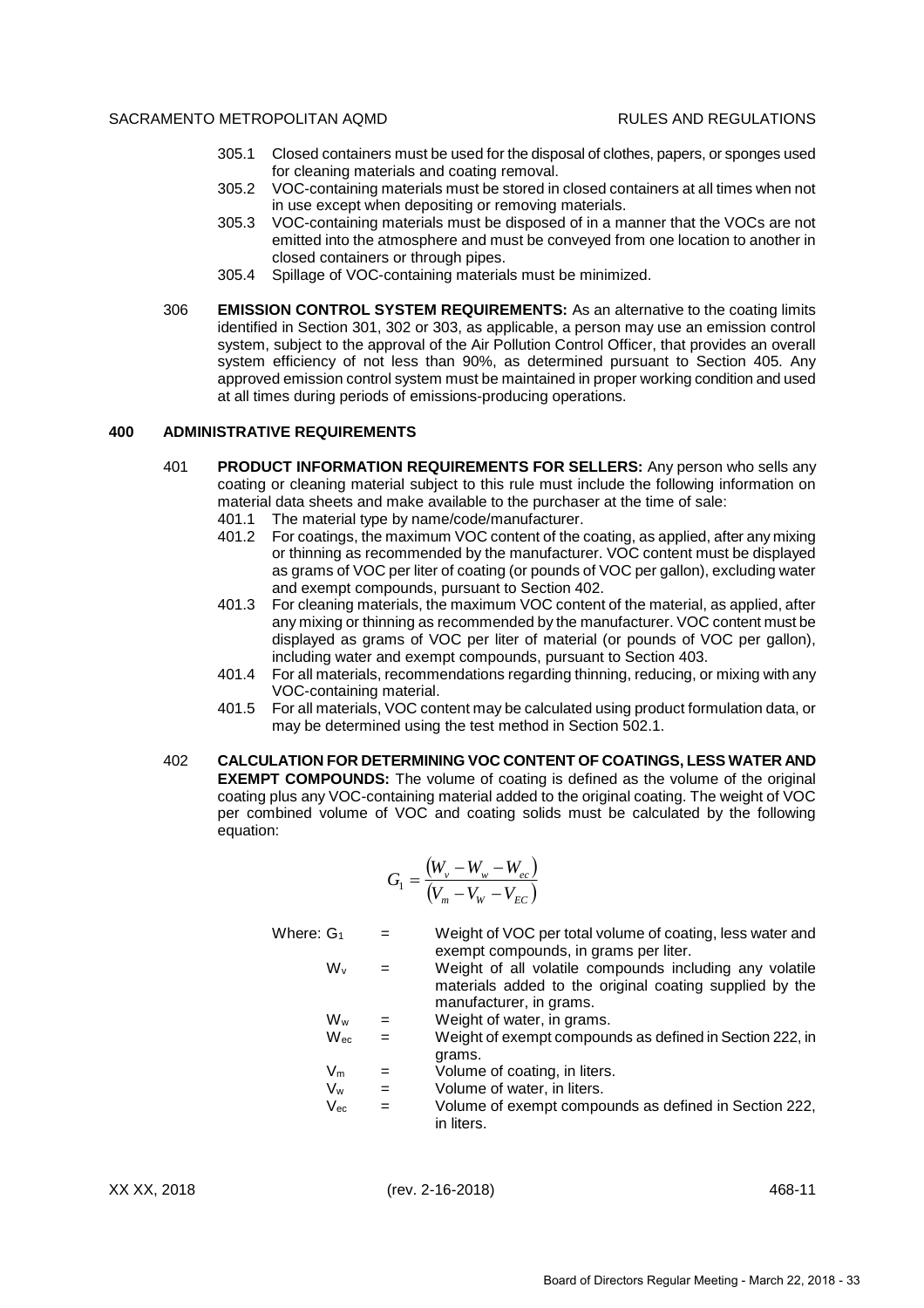403 **CALCULATION FOR DETERMINING VOC CONTENT OF CLEANING MATERIALS:** The weight of VOC per total volume of material must be calculated by the following equation:

$$
G_2 = \frac{(W_v - W_w - W_{ec})}{V_m}
$$

Where:  $G_2 = W$ eight of VOC per total volume of material, in grams per **liter** 

 $W_v$  = Weight of all volatile compounds, in grams.

- $W_w$  = Weight of water, in grams.
- $W_{\text{ec}} = W_{\text{e}}$  = Weight of exempt compounds as defined in Section 222, in grams.

 $V_m$  = Volume of material, in liters.

404 **CALCULATION FOR DETERMINING VOC MASS EMISSION RATE AND PERCENT CONTROL EFFICIENCY:** The VOC mass emission rate must be calculated both upstream and downstream of the emission control system based on the respective VOC mass concentrations and volumetric flow rates, pursuant to Section 502.3 and the following equation:

#### *M* = *(Q)(C)(60 min/hr)*

| Where: M | $=$ $-$ | VOC mass emission rate, in lb/hr.                                                           |
|----------|---------|---------------------------------------------------------------------------------------------|
|          | $=$     | the volumetric flow rate of the exhaust stack, in scfm.                                     |
| C.       | $=$     | the VOC mass concentration, in Ib/scf, as measured by the<br>test methods in Section 502.3. |

The percent control efficiency is calculated as follows:

*%CE* = [*(M <sup>U</sup> – M <sup>D</sup>)* / *M <sup>U</sup>*] X *100*

| Where: CE | $=$ | overall control efficiency.                      |
|-----------|-----|--------------------------------------------------|
| Mu        | $=$ | the upstream VOC mass emission rate, in Ib/hr.   |
| Mn.       | $=$ | the downstream VOC mass emission rate, in lb/hr. |

405 **CALCULATION FOR DETERMINING OVERALL SYSTEM EFFICIENCY:** The overall system efficiency is calculated as follows:

*%SE* = [*%CLE* X *%CE*] / *100*

| Where: SE |            | $=$ | overall system efficiency.                                   |
|-----------|------------|-----|--------------------------------------------------------------|
|           | <b>CLE</b> | $=$ | collection efficiency, determined pursuant to Section 502.2. |
|           | CE         | $=$ | control efficiency, determined pursuant to Section 502.3.    |

406 **OPERATION AND MAINTENANCE (O&M) PLAN:** Any person using an approved emission control system pursuant to Section 306 as a means of complying with this rule, as provided in Section 301, 302 or 303, must submit, with the application for Authority to Construct pursuant to Rule 201 – GENERAL PERMIT REQUIREMENTS, an Operation and Maintenance Plan for the emission control system to the Air Pollution Control Officer for approval. The O&M Plan must specify operation and maintenance procedures that will demonstrate continuous operation of the emission control system during periods of emissions-producing operations. The O&M Plan must also specify which daily records must be kept to document these operation and maintenance procedures. These records must comply with the requirements of Sections 501.4 and 501.5. The O&M Plan must be implemented upon approval of the Air Pollution Control Officer or upon commencing operation, whichever occurs first.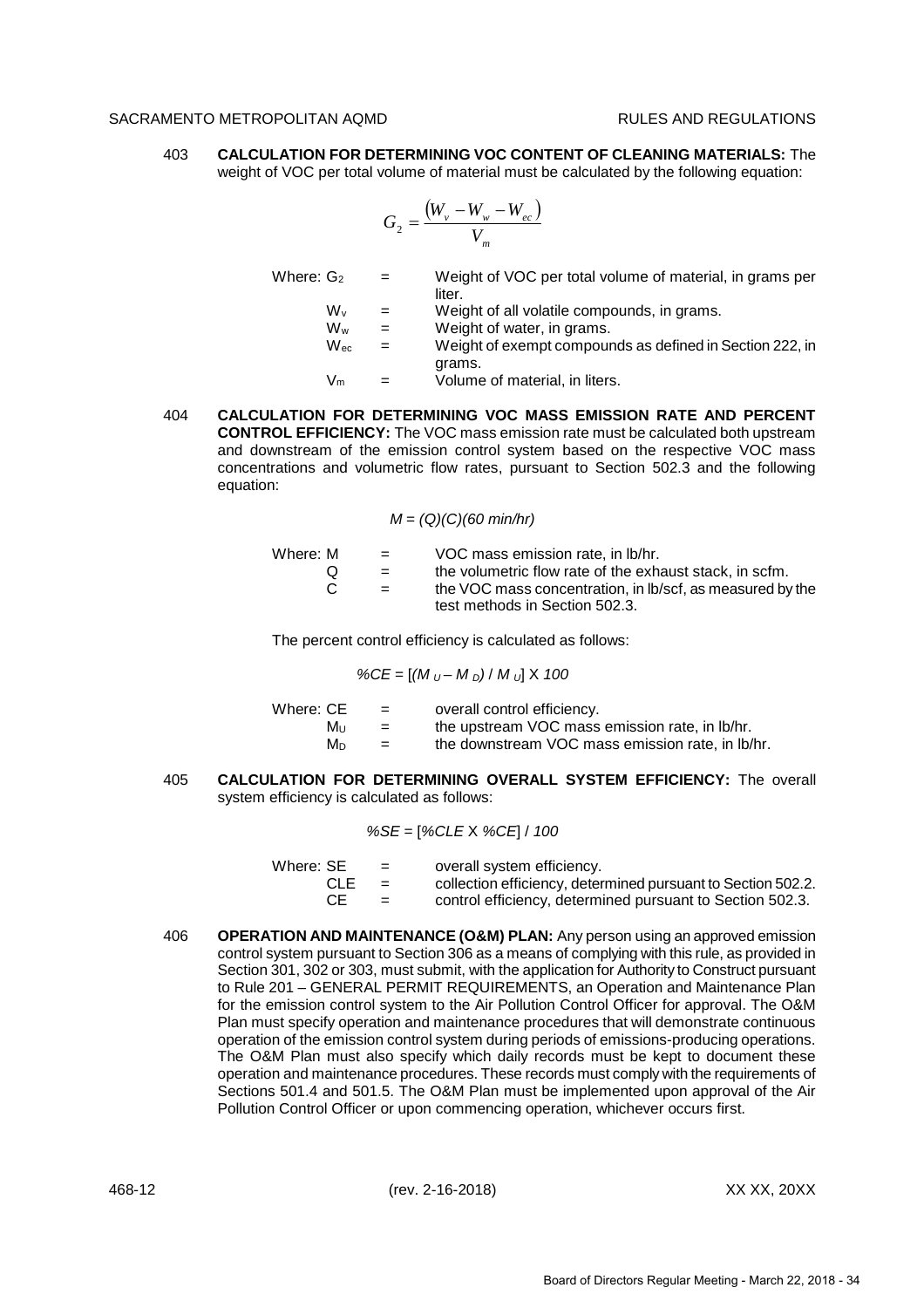407 **LOSS OF SMALL SOURCE EXEMPTION:** If the total actual emissions from a stationary source in any 12-month rolling period that begins after [date of adoption] equal or exceed the small source exemption level specified in Section 111, the owner or operator of the stationary source must demonstrate compliance with the VOC limits specified in Sections 301, 302, and 303. The coating operation subsequently will not qualify for the exemption in Section 111.

## **500 MONITORING AND RECORDS**

- 501 **RECORDKEEPING FOR END USERS:** In addition to any existing permit conditions issued pursuant to Rule 201 – GENERAL PERMIT REQUIREMENTS, any person within the District subject to this rule, including operations claiming exemption under Sections 111, 114, 115, and 116, must comply with the following requirements:
	- 501.1 **LIST OF MATERIALS:** A list must be maintained of currently used coatings, cleaning materials, and other VOC-containing materials including, but not limited to, thinners, reducers, hardeners, retarders, and catalysts. The list must contain all such materials that are currently used and stored on site and must include the following information:
		- a. The material type by name/code/manufacturer and the appropriate category as designated by the coating categories or other material categories in Sections 301, 302 and 303, or "exempt", as specified by Section 111, 114, 115, or 116, as applicable.
		- b. The VOC content of the material as applied, pursuant to Section 261. VOC content as provided by the manufacturer, pursuant to Section 401, is acceptable if following manufacturer's recommended mix ratio.
		- c. The actual mixing ratio used for the material, as applied.
		- d. The substrate to which the material is applied.
		- e. Identification of each material type exceeding the VOC limits specified in Sections 301, 302, and 303.
	- 501.2 **PRODUCT INFORMATION:** Any person who uses any coating or cleaning material subject to this rule must maintain on site the data sheet provided by the seller pursuant to Section 401. The data sheet must include all information listed in Sections 401.1 through 401.5 and be made available to the Air Pollution Control Officer on request.
	- 501.3 **USAGE RECORDS:** Any person within the District using materials regulated by this rule must update and maintain the records as follows:
		- a. Monthly:
			- 1. Records of total applied volume for each coating and cleaning material, specified by category as listed in Sections 301, 302, 303, and 305.
			- 2. The method of application, specified by coating category as listed in Sections 301, 302, and 303 including a designation for touch-up and repair operations, as applicable.
			- 3. Records of total applied volume for each coating type exceeding the VOC limits specified in Sections 301, 302, and 303 by name/code/manufacturer and coating category.
		- b. Daily:
			- 1. If, pursuant to Section 306, an emission control system is used as a means of complying with this rule, records of the material type by name/code/manufacturer and the total applied volume of each material.
			- 2. For coatings exceeding the VOC limits specified in Section 301, records regarding the use of each coating type by name/code/manufacturer and the total applied volume of each coating.
	- 501.4 **CONTROL EQUIPMENT:** Any person using an emission control system pursuant to Section 306 as a means of complying with this rule must maintain such records as required by the Operation and Maintenance Plan in Section 406 on a daily basis.